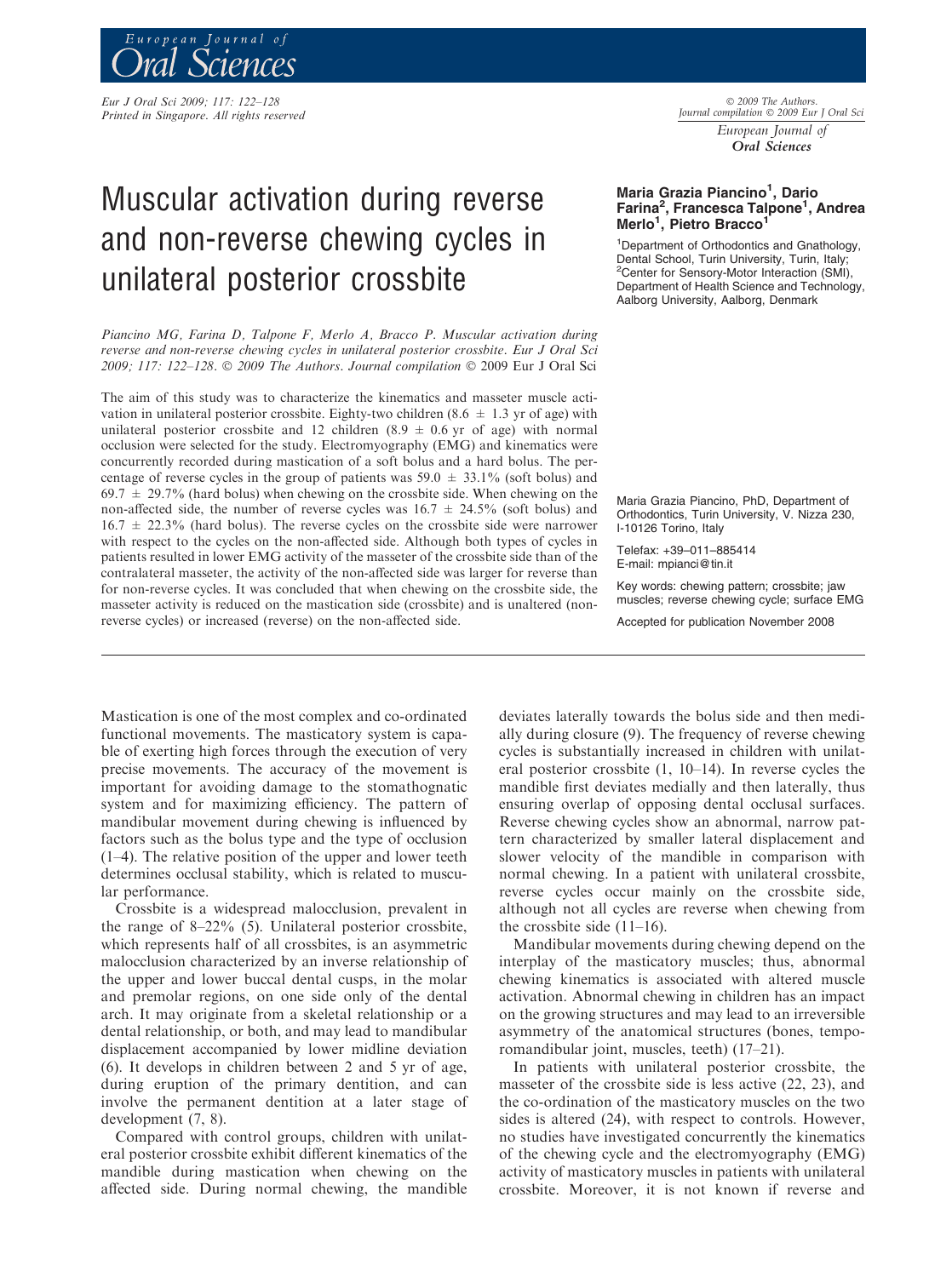non-reverse cycles, when chewing from the crossbite side, result in different coordination among muscles of the two sides. This knowledge is important for understanding the muscular load in patients with unilateral crossbite because abnormal loads may result in long-term changes in the bite force (25), muscle cross-section (26), and in other structures. Moreover, the dental therapy aimed at correcting the malocclusion should aim to achieve a functional improvement, for which it is necessary to understand in greater detail the neuromuscular adaptations associated with the malocclusion.

In this study, it was hypothesized that the kinematics and muscular activity associated with both the reverse and non-reverse chewing cycles on the crossbite side are different from the cycles on the non-affected side. Therefore, the aim of this study was to characterize the reverse and non-reverse chewing cycles in both the affected and non-affected sides of patients with unilateral posterior crossbite.

## Material and methods

Eighty-two children, 8.6  $\pm$  1.3 yr of age [mean  $\pm$  standard deviation (SD)], with unilateral posterior crossbite (50 on the right side, 32 on the left side) and 12 children  $8.9 \pm 0.6$  yr of age (mean  $\pm$  SD), with normal occlusion, were selected for the study out of 1,200 patients referred to the Orthodontic Department of the University of Turin in the period December 2005 to December 2006. Before participating in the study, informed consent was obtained from the parents.

The inclusion criteria for the patient group were: (i) unilateral posterior crossbite of two or more posterior teeth, (ii) mixed dentition, (iii) no erupting teeth, (iv) no teeth to be substituted, (v) eight permanent incisors, four deciduous canines, eight deciduous molars, four permanent molars, (vi) no caries, and (vii) no pain. The exclusion criteria were the presence of (i) any previous orthodontic therapy, (ii) any signs or symptoms of dental or myofacial pain, (iii) any signs of cranio-mandibolar disorders, or (iv) any prosthesis. The control group was strictly selected for normal occlusion and mixed dentition, and was matched with the patient group for age and gender.

#### Procedures

The children were comfortably seated on a chair. They were asked to fix their eyes on a target (a red beak of a Donald Duck drawing) on the wall, 90 cm directly in front of their seating position, and to avoid movements of the head. The measures were performed in a silent and comfortable environment. Each recording began with the largest number of teeth in contact. The children were asked to find this starting position by lightly tapping their opposing teeth together and clenching. They were asked to hold this position with the test bolus on the tongue, prior to starting the recording. Each recording consisted of chewing for a time-period of 10 s and was repeated, for each experimental session, three times for mastication on the right side and three times for mastication on the left side, using a soft bolus and a hard bolus. An operator controlled (visual inspection) the side of mastication. The soft bolus was a piece of chewing gum and the hard bolus was a wine gum, both of which were the same

size (20 mm in length, 1.2 mm in height, and 0.5 mm in width) but of different weights (2 g for the soft bolus and 3 g for the hard bolus). The wine gum was chosen to provide a rubber-like resistance without sticking to the teeth.

#### Kinematic analysis

The mandibular motion was tracked using a kinesiograph (K6-I; Myotronics, Tukwila, WA, USA) that measures jaw movements with an accuracy of 0.1 mm. Multiple sensors (Hall effect) in a light-weight (113 g) array tracked the motion of a tiny magnet attached at the lower interincisor point. The kinesiograph was interfaced with a computer for data storage and subsequent analysis.

#### EMG recordings

Surface EMG signals were recorded from the masseter muscles of both sides using a multichannel electromyograph (bandwidth 45–430 Hz per channel; Myotronics). This EMG amplifier is part of the K6-I WIN Diagnostic System (27). The relatively large high-pass frequency in EMG recordings was selected to reduce low-frequency movement artifacts during chewing. Two electrodes (Duotrode silver/ silver chloride EMG electrodes; Myotronics) were located on the masseter and temporalis anterior muscles of both sides with an interelectrode distance of 20 mm. Before electrode placement, the skin was lightly abraded with abrasive paste and cleaned with ethanol. The location of the electrodes was based on anatomical landmarks (28). Kinetic and EMG data were recorded concurrently.

#### Signal analysis

The kinematic signals were analyzed using custom-made software (Department of Orthodontics and Gnathology, Dental School, Turin University, Turin, Italy). The first cycle, during which the bolus was transferred from the tongue to the dental arches, was excluded from the analysis. Other cycles were excluded if they presented at least one of the following characteristics: (i) minimum opening smaller than 4 mm; (ii) duration shorter than 300 ms; or (iii) vertical opening smaller than 3 mm.

From each cycle, the following variables were extracted (9): (i) opening amplitude in the frontal plane; (ii) closure angle; (iii) cycle duration; (iv) maximum lateral excursion; and (v) maximum velocity (in the three-dimensional space). The variable values computed for each included cycle were averaged for cycles recorded for the same side of mastication.

The chewing cycles were divided into non-reverse and reverse, based on the vectorial direction of closure. The closure angle was measured from the horizontal line of the side of mastication. Cycles with a closure angle larger than  $90^{\circ}$  were grouped in the reverse set. The surface EMG was rectified and low-pass filtered with a 10 Hz cut-off frequency (signal envelope). The maximum value of the EMG envelope was extracted to quantify the peak in muscle activity during the chewing cycle.

#### Statistical analysis

Kinematic and EMG data from the control group were analyzed using repeated-measures analysis of variance (anova) to assess a potential influence of the side as the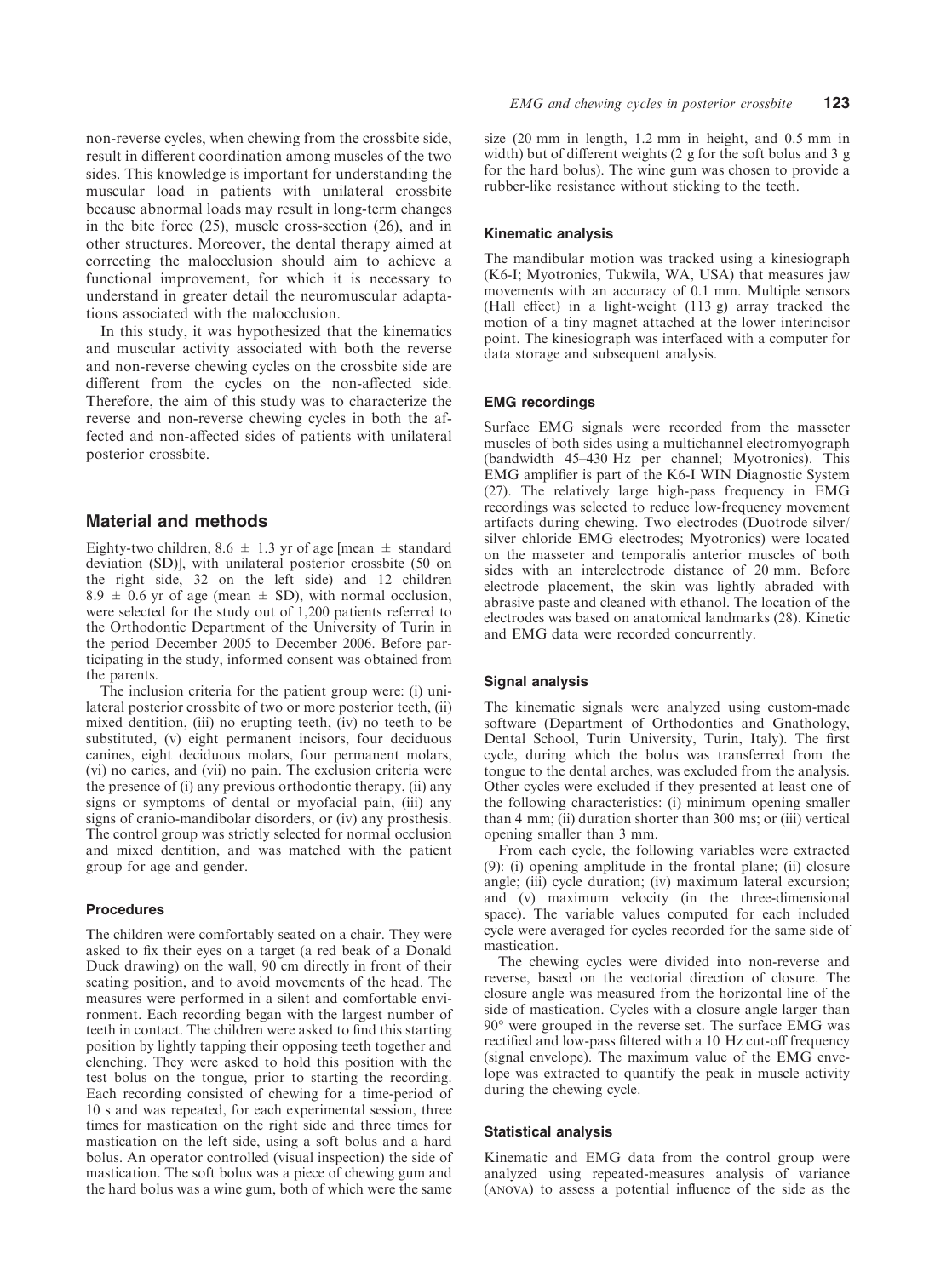## 124 *Piancino* et al.

main factor. The kinematic and EMG variables of the nonreverse cycles of the control group were compared with the same variables of the non-reverse cycles of the non-affected side of the patient group using a mixed-model anova with the subject group (patients or controls) as the betweengroup factor and with the bolus hardness and (for the surface EMG only) the muscle side as within-group factors. The non-reverse cycles of the non-affected and crossbite side of the patient group, and the reverse and non-reverse cycles of the patient group, were compared using anova. When anova was significant, pair-wise comparisons were tested with the post-hoc Student-Newman-Keuls (SNK) test. The significance level was  $P < 0.05$ .

## **Results**

In the group of patients, the percentage of reverse cycles when chewing on the crossbite side was  $59.0 \pm 33.1\%$ (soft bolus) and  $69.7 \pm 29.7\%$  (hard bolus). When chewing on the non-affected side, the number of reverse cycles was  $16.7 \pm 24.5\%$  (soft bolus) and  $16.7 \pm 22.3\%$ (hard bolus). The control subjects yielded  $4.7 \pm 5.9\%$ (soft bolus) and  $2.1 \pm 3.3\%$  (hard bolus) reverse cycles (both sides pooled together), which were excluded from the analysis.

## Kinematics

Figure 1 shows an example of reverse and non-reverse cycles in a patient compared with a control subject. In the control group, a two-way anova, with factors the side of mastication and the bolus hardness, was not significant for the side of mastication for all kinematic variables. The closure angle ( $F = 4.7$ ,  $P < 0.05$ ), opening amplitude  $(F = 19.4, P < 0.01)$ , maximum lateral excursion  $(F = 9.3, P < 0.05)$ , and maximum velocity  $(F = 27.6,$  $P \leq 0.001$ ) were dependent on the bolus hardness (Table 1), as shown previously (9). Because the side of mastication did not affect the results in the control group, in this group the kinematic variables were averaged over the two sides for subsequent analysis.

The non-reverse chewing cycles of the non-affected side of the patients were compared with the chewing cycles of the control group using a two-way anova with factors the group and the bolus hardness. The dependency on bolus hardness for the patient group was the same as for the control group. Only the opening amplitude was different among the two groups ( $F = 5.6$ ,  $P < 0.05$ ), with larger values observed for the controls  $(P < 0.05;$  Table 1).

The non-reverse cycles of the patients were compared among the two sides using a two-way anova with factors the side (crossbite side and non-affected side) and the bolus hardness. The closure angle, maximum lateral excursion, and duration were dependent on the side  $(F = 23.3, P < 0.0001; F = 16.0, P < 0.001; F = 7.9,$  $P \le 0.01$ ; Table 1). Thus, the cycles classified as non-reverse according to the closure characteristics had different kinematics in the two sides.

Finally, the reverse and non-reverse cycles when chewing on the crossbite side were compared using a two-way anova with factors the type of cycle and the bolus hardness. The closure angle was different in the two types of cycles as the reverse cycles were defined on the basis of the closure angle. In addition, the maximum lateral excursion was larger for the non-reverse cycle compared with the reverse cycle (ANOVA:  $F = 28.5$ ,  $P < 0.00001$ ; SNK:  $P < 0.001$ ; Table 1).

In summary, the kinematic data indicated that the non-reverse cycles on the non-affected side differed from the cycles of the control group only for the opening amplitude. The non-reverse cycles in the patients were different among sides. The reverse and non-reverse cycles in the patients (crossbite side) differed by closure angle (inversion in closure) and by maximum lateral excursion, indicating that the reverse cycles were narrower than the non-reverse cycles.

## Muscle activity

The chewing cycles of the control subjects were analyzed for excluding a dependency on the side of mastication using a three-way anova with factors the side of mastication, the muscle side, and the bolus hardness. None of the EMG variables were dependent on the side of mastication as the main factor, and thus the results from the two sides were averaged for the control group.

The non-reverse cycles of the non-affected side in the patient group were compared with the chewing cycles of the control group using a three-way anova with factors the group, the muscle side, and the bolus hardness. The peak EMG did not depend on the group of subjects (patients/controls), indicating that the non-reverse cycles of the non-affected side of patients had muscular activity similar to that of controls. The dependency on the bolus hardness and the muscle side confirmed previous work (9): the peak EMG of the side of mastication was larger than in the contralateral side ( $P < 0.01$ ) and was larger for the hard bolus than for the soft bolus ( $P < 0.001$ ).

The non-reverse cycles were compared between the two sides of the patients using a three-way anova with factors the side of mastication, the muscle side, and the bolus hardness. The peak EMG amplitude was dependent on the side of mastication ( $F = 9.1, P \le 0.01$ ), on the bolus ( $F = 78.4$ ,  $P < 0.0001$ ), and on the interaction between the side of mastication and the muscle side  $(F = 170.3, P < 0.0001)$ . The peak EMG was larger when the mastication was on the non-affected side  $(P < 0.001$  for both muscles) but the difference was only seen for the muscle on the side of mastication [i.e. the masseter of the crossbite side when chewing on the crossbite side was less active than the masseter of the non-affected side when chewing on the non-affected side  $(P \leq 0.01$  for both muscles)]. This indicated a reduced activity of the masseter when chewing on the crossbite side, even for non-reverse cycles.

The reverse and non-reverse cycles for the affected side were compared in the patient group using a three-way anova with factors the type of cycle, the muscle side, and the bolus hardness. The peak EMG activity was dependent on the type of cycle  $(F = 6.2, P < 0.05)$ , the muscle side ( $F = 27.6$ ,  $P < 0.0001$ ), the bolus hardness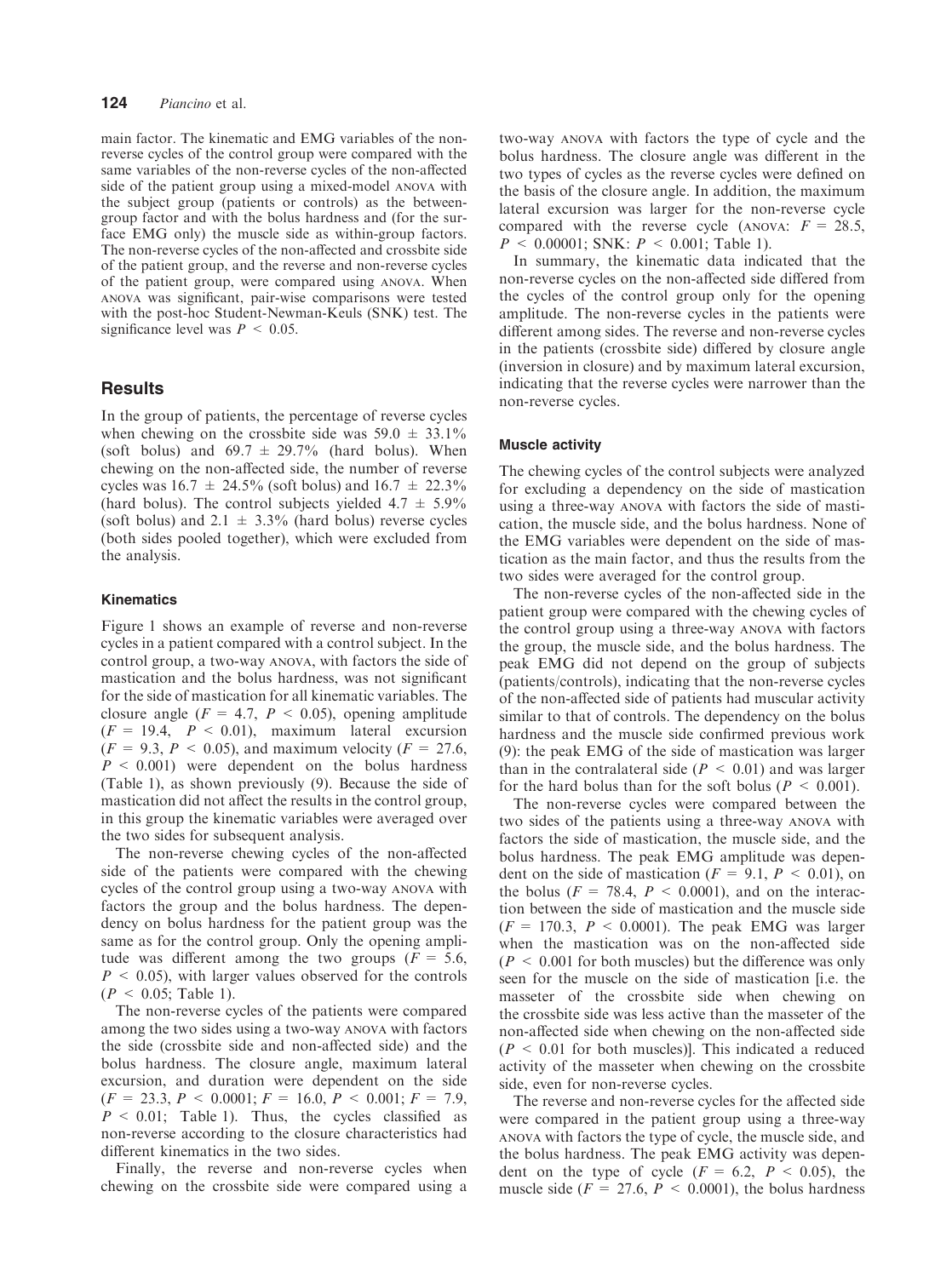

Fig. 1. (A) Average chewing cycle and muscular activity, during chewing, on the right side of a control subject. The horizontal lines represent the standard deviation over the averaged cycles. The chewing pattern is right oriented, the closure direction is on the right, and the masseter of the right side (the side of the bolus) is more active than the masseter of the contralateral side. (B) Non-reverse chewing cycle in a patient when chewing on the crossbite side (left). The direction of closure is correct (non-reverse) but the pattern is narrower with respect to the control. The activity of the right masseter is lower in comparison with normal mastication. (C) Reverse chewing cycle in the same patient shown in (B). The direction of closure is reverse, the pattern is highly anomalous, and the right masseter is less active than in the control, whereas the left masseter is more active than in the control.

Table 1 Kinematic variables (mean  $\pm$  standard deviation) for the control group and the patient group (non-affected side)

|                                 | Control           |                  | Non-reverse, mastication on<br>non-affected side |                  |
|---------------------------------|-------------------|------------------|--------------------------------------------------|------------------|
|                                 | Soft bolus        | Hard bolus       | Soft bolus                                       | Hard bolus       |
| Closure angle (degrees)         | $60.2 \pm 8.4$    | $56.4 \pm 9.4$   | $64.2 \pm 12.3$                                  | $61.8 \pm 11.4$  |
| Opening amplitude (mm)          | $14.7 \pm 3.6$    | $18.4 \pm 5.1$   | $12.5 \pm 3.7$                                   | $15.0 \pm 4.1$   |
| Maximum lateral excursion (mm)  | $3.9 \pm 0.9$     | $4.3 \pm 0.9$    | $4.0 \pm 2.2$                                    | $4.0 \pm 2.0$    |
| Duration (ms)                   | $602.5 \pm 102.9$ | $582.6 \pm 81.2$ | $546.8 \pm 105.3$                                | $544.4 \pm 95.2$ |
| Maximum velocity (mm $s^{-1}$ ) | $120.3 \pm 4.5$   | $150.4 \pm 4.2$  | $100.8 \pm 3.3$                                  | $130.2 \pm 4.3$  |

 $(F = 102.0, P < 0.0001)$ , and on the interaction between the type of cycle and the muscle side  $(F = 11.4,$  $P \leq 0.01$ ). The non-affected side (contralateral to the mastication) was less active than the crossbite side  $(P < 0.001$ ; Fig. 2). Moreover, the activity of the nonaffected side was higher in the reverse cycles than in the non-reverse cycles  $(P \le 0.001$ ; Fig. 2), whereas there was no difference in activity of the crossbite side between the two types of cycles.

In summary, the EMG data indicated that in the patients and controls, similar muscular activation occurred in the non-reverse cycles of the non-affected side. However, the non-reverse cycles were different between the two sides in the patients, with lower EMG amplitude observed for the muscle on the side of mastication when chewing on the crossbite side. The reverse and non-reverse cycles of the patient group (crossbite side) differed in activity of the masseter of the side contralateral to the mastication (non-affected side), which was more active in reverse cycles, but not in activity of the masseter of the crossbite side. Thus, mastication on the crossbite side was characterized by a decreased activity of the masseter on the side of mastication for both reverse and non-reverse cycles and by an increased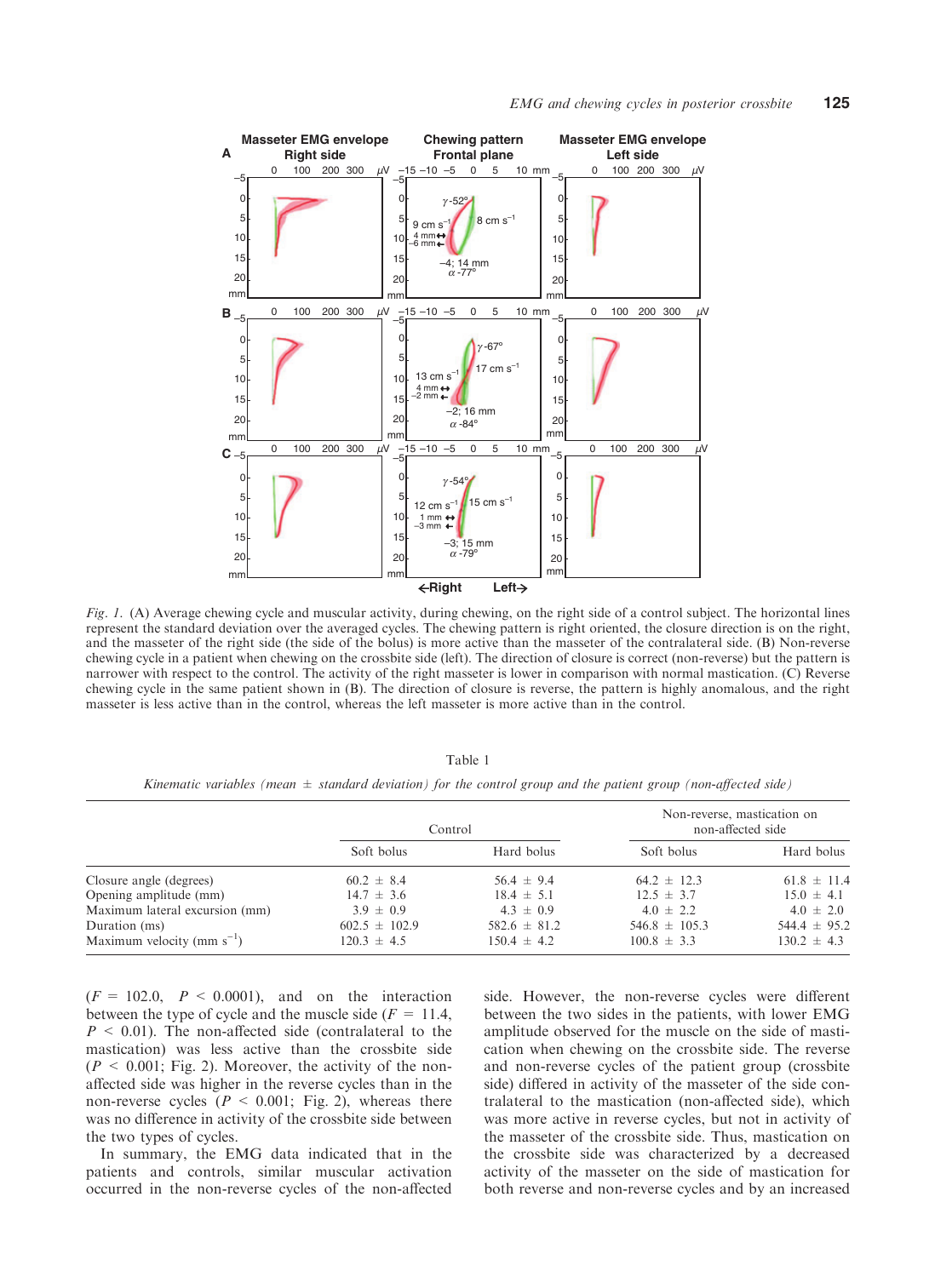

Fig. 2. (A) Electromyography (EMG) peak envelope [mean  $\pm$  standard error (SE)] for the control group (two sides averaged) and the patient group during mastication (of the soft bolus) on the crossbite side for reverse and non-reverse cycles. (B) Same data as in (A) but during mastication of the hard bolus.

activity of the masseter on the contralateral side only when the cycle was reverse.

## **Discussion**

The kinematic and EMG characteristics of the masseters of chewing cycles from the non-affected side of patients with unilateral posterior crossbite were similar to those of controls. The chewing cycles, both reverse and nonreverse, on the crossbite side for the patient group, showed different characteristics with respect to controls, and were all characterized by a decreased activity of the masseter of the crossbite side. Reverse cycles were additionally characterized by increased contralateral activity with respect to non-reverse cycles.

The generation of the chewing pattern is based on inputs from the peripheral receptors that are directly connected to the mesencephalic trigeminal nucleus (29– 33) and to the trigeminal motor neurons and interneurons (34). The crossbite of the primary dentition has been defined as 'positional or functional crossbite' (7, 35); at this stage the mandible can still close in a centric position but the edge-to-edge dental contacts shift the mandible on one side to reach a stable occlusal position. The edgeto-edge contacts send inputs to the central nervous system, which adapts the chewing motor scheme while maintaining the efficiency of mastication (31, 36).

Only a few studies have investigated the EMG activity of the masseter muscle in patients with unilateral crossbite during chewing on the non-affected side (24). The results of the present study are in accordance with previous results and indicate that the masseters of the two sides, when chewing on the non-affected side, have activity similar to that of the control group. This reflects a normal kinematics of the chewing cycle in the nonaffected side of patients (14).

When chewing on the crossbite side, the reverse chewing cycles are prevalent, but some non-reverse chewing cycles are still present (14, 15). In this study the chewing cycles of the crossbite side were divided into reverse and non-reverse because the percentage of non-reverse cycles was sufficient for separate statistical analysis. The examination of both types of cycles on the crossbite side is relevant for understanding the muscular activation during daily chewing in relation to the percentage of the two types of cycles. It is known that reverse chewing cycles are substantially different from normal cycles; reverse cycles are narrow, the closure trajectory is near the vertical line or it may be displaced on the opposite side of the bolus, and the opening and closing trajectories may cross each other (14). There are no previous data on the kinematics and muscular activation during both reverse and non-reverse cycles on the crossbite side.

The non-reverse cycles on the crossbite side were characterized by a smaller lateral displacement, reduced opening, and larger closure angle in comparison to controls. These cycles were thus less efficient, according to the efficiency criteria (height, width, angle of closure) described by WILDING  $&$  Lewin (2), even if the direction of closure was normal. Despite the different kinematics, the masseter muscles of the two sides maintained an asymmetric activation depending on the side of mastication, which is likely to be a basic feature of masticatory muscle activity. Moreover, both sides increased their activity when the bolus hardness was increased, as in control subjects (9, 37). The co-ordinated activity of both sides, with the side of the bolus more active than the other, is a characteristic of mastication that is maintained under various conditions. For example, edentulous patients with new complete dentures maintain this co-ordination, despite a large decrease in muscle activation (38). Thus, although anatomical alterations are present, the central nervous system maintains this co-ordinated motor scheme, which is one of the oldest phylogenetic patterns.

Although the masseter of the mastication side was more active than the masseter of the contralateral side during all cycles, the masseter of the crossbite side was less active than in controls for both reverse and nonreverse cycles. The reverse cycles also presented increased activity of the masseter of the non-affected side. Thus, while mastication from the non-affected side was normal, mastication from the crossbite side was associated with a reduced activity of the masseter of the crossbite side and unaltered (non-reverse) or increased (reverse) activation of the masseter of the non-affected side. As a consequence, in the long term the masseter muscle of the nonaffected side will be substantially more loaded than the masseter muscle of the crossbite side and the overload will be dependent on the percentage of reverse cycles.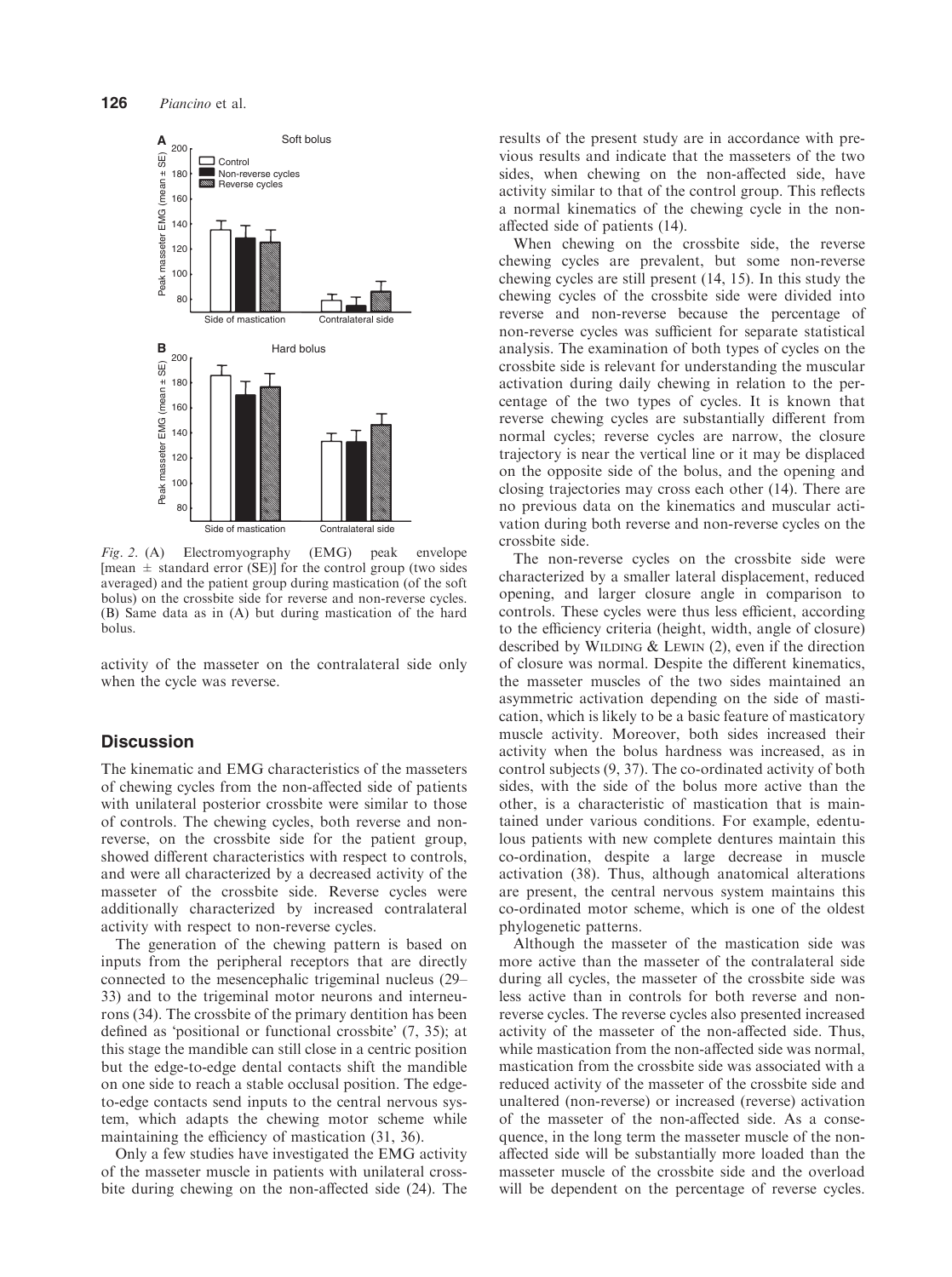This activation asymmetry is harmful for growing structures, such as muscles, bones, and joints (17, 18, 21). In accordance with our results, it has been recently shown that the masseter of the crossbite side in children with unilateral crossbite has a lower bite force (25), and a smaller cross-sectional area (26), than the masseter of the non-affected side. The abnormal muscle activation observed in this study may explain these functional and anatomical asymmetries. These results indicate that the altered muscle activation should be corrected to avoid potentially permanent changes of the muscles and bones (7, 17, 39).

The reduction in percentage of reverse cycles decreases the alteration of muscle activation, with respect to normal mastication, by reducing the overload on the nonaffected side. This should thus be a primary aim of therapeutic interventions. A functional correction is, however, not always achieved using current orthodontic therapies, even when the anatomical alteration (malocclusion) is corrected (5, 39, 40). Indeed, it has been reported in many studies that the percentage of reverse chewing cycles does not decrease substantially after dental correction (11–14). The difficulty in correcting the chewing cycles might be related to the fact that this malocclusion develops during the eruption of the primary dentition when the chewing pattern is still not developed (14). Recently, it has been shown that a functional appliance corrects the dental malocclusion and substantially decreases the number of reverse chewing cycles after therapy. The kinematic/EMG analysis after correction of the malocclusion should thus be the basis for correct interventions (15).

As a limitation of the study, surface EMG measures are affected by factors other than the intensity of muscle activity (e.g. the thickness of the subcutaneous tissue layer and cross-talk). These factors may have increased the variability of the data across subjects. Moreover, the repeatability of the data may have been poorer for the patient group with respect to the control group.

In conclusion, the results show that muscle activity during mastication on the non-affected side is normal, whereas on the crossbite side muscle activity during mastication is altered both in reverse and non-reverse cycles. The masseter of the non-affected side is, in general, more loaded than in healthy controls, whereas the masseter of the crossbite side is less active. The amount of overload of the non-affected side depends on the percentage of reverse cycles. The altered muscular activation corresponds to altered kinematics of the reverse chewing cycles. The reduction in the percentage of reverse cycles is important for decreasing the altered muscular activity because it reduces the overload of the non-affected side. A functional correction of the chewing cycles should be an important aim of the orthodontic therapy.

## **References**

1. Lewin A. Electrognathographics: atlas of diagnostic procedures and interpretation. Berlin: Quintessence, 1985; 82-85.

- 2. WILDING RJ, LEWIN A. The determination of optimal human jaw movements based on their association with chewing performance. Arch Oral Biol 1994; 39: 333–343.
- 3. Woda A, Foster K, Mishellany A, Peyron MA. Adaptation of healthy mastication to factors pertaining to individual or to the food. *Physiol Behav* 2006; **89**: 28–35.
- 4. Ferrario VF, Piancino MG, Dellavia C, Castroflorio T, Sforza C, Bracco P. Quantitative analysis of the variability of unilateral chewing movements in young adults. Cranio 2006; 24: 274–282.
- 5. Harrison JE, Ashby D. Orthodontic treatment for posterior crossbites. Cochrane Database Syst Rev 2000; 1: CD000979.
- 6. Daskalogiannakis J. Glossary of orthodontic terms. Berlin: Quintessence Publishing Group, 2002.
- 7. Nerder PH, Bakke M, Solow B. The functional shift of the mandible in unilateral posterior crossbite and the adaptation of the temporomandibular joints: a pilot study. Eur J Orthod 1999; 21: 155–166.
- 8. Thilander B, Lennartsson B. A study of children with unilateral posterior crossbite, treated and untreated, in the deciduous dentition – occlusal and skeletal characteristics of significance in predicting long term outcome. J Orofac Orthop 2002; 63: 371–383.
- 9. Piancino MG, Bracco P, Vallelonga T, Merlo A, Farina D. Effect of bolus hardness on the chewing pattern and activation of masticatory muscles in subjects with normal dental occlusion. J Electromyogr Kinesiol 2008; 18: 931–937.
- 10. Ahlgren J. Pattern of chewing and malocclusion of teeth. A clinical study. Acta Odontol Scand 1967; 25: 3-13.
- 11. Ben-Bassat Y, Yaffe A, Brin I, Freeman J, Ehrlich Y. Functional and morphological occlusal aspects in children treated for unilateral posterior cross-bite. Eur J Orthod 1993; 15: 57–63.
- 12. Brin I, Ben Bassat Y, Blustein Y, Ehrlich Y, Hochman N, Marmary Y, Yaffe A. Skeletal and functional effects of treatment for unilateral posterior crossbite. Am J Orthod Dentofacial Orthop 1996; 109: 173–179.
- 13. SAITOH I, HAYASAKI H, IWASE Y, NAKATA M. Improvement of jaw motion following treatment of unilateral crossbite in a child with primary dentition: a case report. Cranio 2002; 20: 129–134.
- 14. Throckmorton GS, Buschang PH, Hayasaki H, Pinto AS. Changes in the masticatory cycle following treatment of posterior unilateral crossbite in children. Am J Orthod Dentofacial Orthop 2001; 120: 521–529.
- 15. Piancino MG, Talpone F, Dalmasso P, Debernardi C, Lewin A, Bracco P. Reverse-sequencing chewing patterns before and after treatment of children with unilateral posterior crossbite. Eur J Orthod 2006; 28: 480–484.
- 16. Martin C, Alarcon JA, Palma JC. Kinesiographic study of the mandible in young patients with unilateral posterior crossbite. Am J Orthod Dentofacial Orthop 2000; 118: 541-548.
- 17. Moller E, Troelstrup B. Functional and morphologic asymmetry in children with unilateral cross-bite. J Dent Res 1975; 5(Suppl): 178S.
- 18. PIRTTINIEMI P, KANTOMAA T, LAHTELA P. Relationship between craniofacial and condyle path asymmetry in unilateral crossbite patients. Eur J Orthod 1990; 12: 408–413.
- 19. ENLOW DH. Handbook of facial growth. Philadelphia: WB Saunders Company, 1986. 419–430.
- 20. Lam P, Sadowsky C, Omerza F. Mandibular asymmetry and condylar position in children with unilateral posterior crossbite. Am J Orthod Dentofacial Orthop 1999; 115: 569–575.
- 21. Kiki A, Kilic N, Oktay H. Condylar asymmetry in bilateral posterior crossbite patients. Angle Orthod 2007; 77: 77–81.
- 22. Alarcon JA, Martin C, Palma JC. Effect of unilateral posterior crossbite on the electromyographic activity of human masticatory muscles. Am J Orthod Dentofacial Orthop 2000; 118: 328–334.
- 23. Troelstrup B, Moller E. Electromyography of the temporalis and masseter muscles in children with unilateral crossbite. Scand J Dent Res 1970; 78: 425–430.
- 24. Ferrario VF, Sforza C, Serrao G. The influence of crossbite on the coordinated electromyographic activity of human